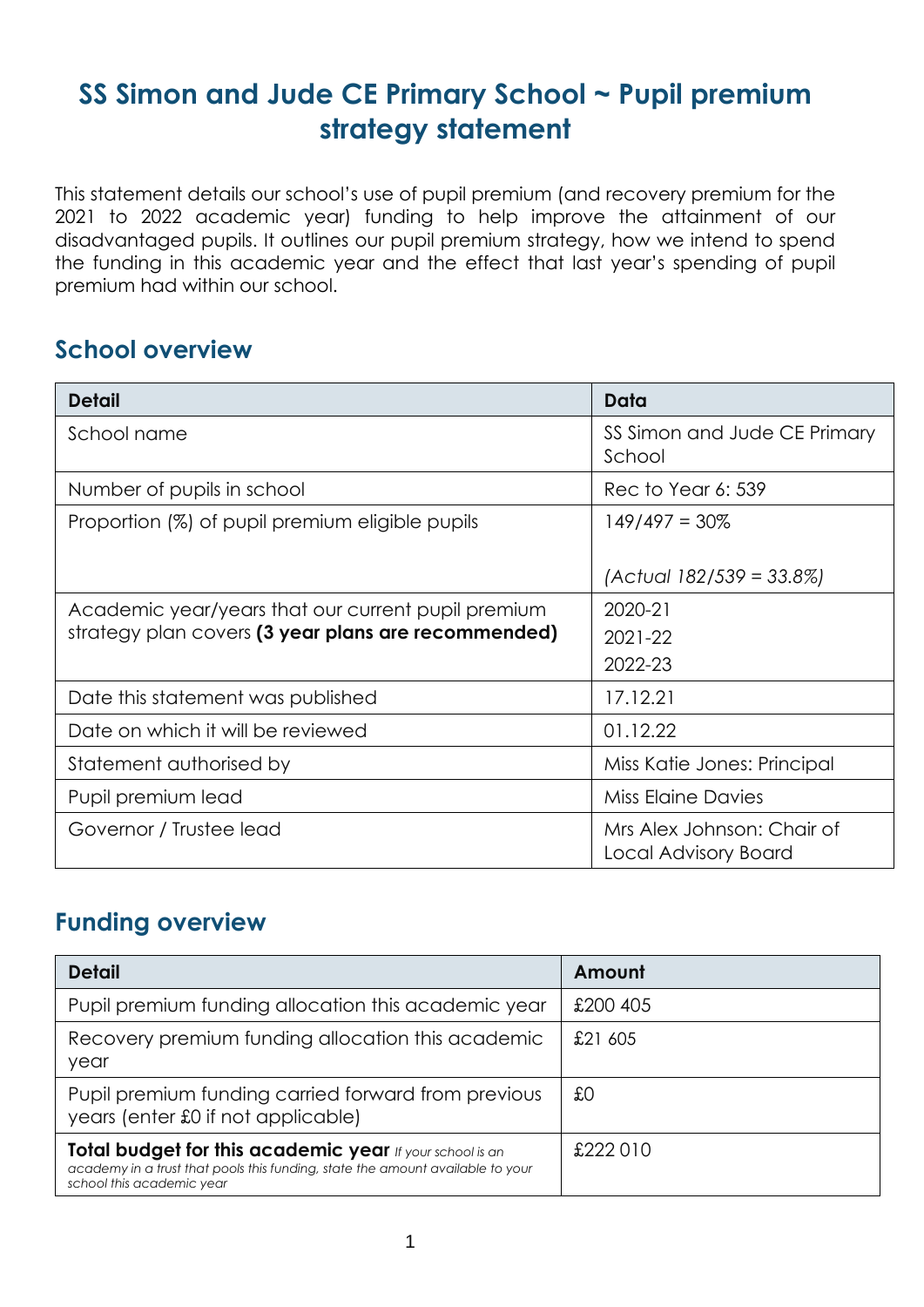# **Part A: Pupil premium strategy plan**

## **Statement of intent**

Our intention is to provide an education system where every child can thrive, regardless of their background or the challenges they face and make good progress from their starting points across all subject areas. The focus of our pupil premium strategy is to support disadvantaged pupils to achieve this goal, including progress for those who are already high attainers.

We will consider the challenges faced by all vulnerable pupils which can prevent pupils from flourishing, such as those pupils who have a social worker; pupils who are new to the country and pupils who speak little or no English. The intended outcomes that have been identified also aim to support their needs, regardless of whether they are disadvantaged or not.

High quality teaching is at the heart of our support as it is proven that highly effective teaching raises pupils' outcomes. This is a factor that we can control thus impacting on closing the disadvantage gap and at the same time benefitting all pupils. We also aim to support pupils' health and well-being in order to ensure the conditions for learning are as such that all pupils can access learning effectively.

Our strategy is integral to wider school plans for education recovery, including within our targeted support through the National Tutoring Programme for all pupils whose education has been impacted the most.

Our approach will be responsive to common challenges and individual needs, rooted in rigorous diagnostic assessment, rather than assumptions about the impact of disadvantage. The approaches adopted will become embedded in our policy and practice to enable pupils to excel.

To ensure these approaches are effective we will:

- adopt a whole school approach in which all staff take responsibility for disadvantaged pupils' outcomes and raise expectations of what they can achieve.
- $\ddot{\phantom{a}}$  ensure teaching and learning opportunities meet the needs of all pupils, intervening when and where appropriate.
- ensure all pupils' needs, in terms of learning and wellbeing, are assessed and addressed appropriately in a timely manner.

## **Challenges**

This details the key challenges to achievement that we have identified among our disadvantaged pupils.

| Challenge<br>number | <b>Detail of challenge</b>                                                                                                                                                                                                                        |
|---------------------|---------------------------------------------------------------------------------------------------------------------------------------------------------------------------------------------------------------------------------------------------|
|                     | Assessments, observations and discussions with pupils and staff indicate underdeveloped<br>levels of vocabulary and oral language skills. This is evident throughout school and is more<br>prevalent among disadvantaged and vulnerable pupils.   |
|                     | Assessments, observations and discussions with pupils and staff suggest disadvantaged<br>pupils and vulnerable pupils have greater difficulty with phonics then their peers. This<br>negatively impacts their development as readers and writers. |
|                     | Due to the expansion of the school, there is an increasing number of pupils with limited or<br>no English which impacts on their access to the wider curriculum.                                                                                  |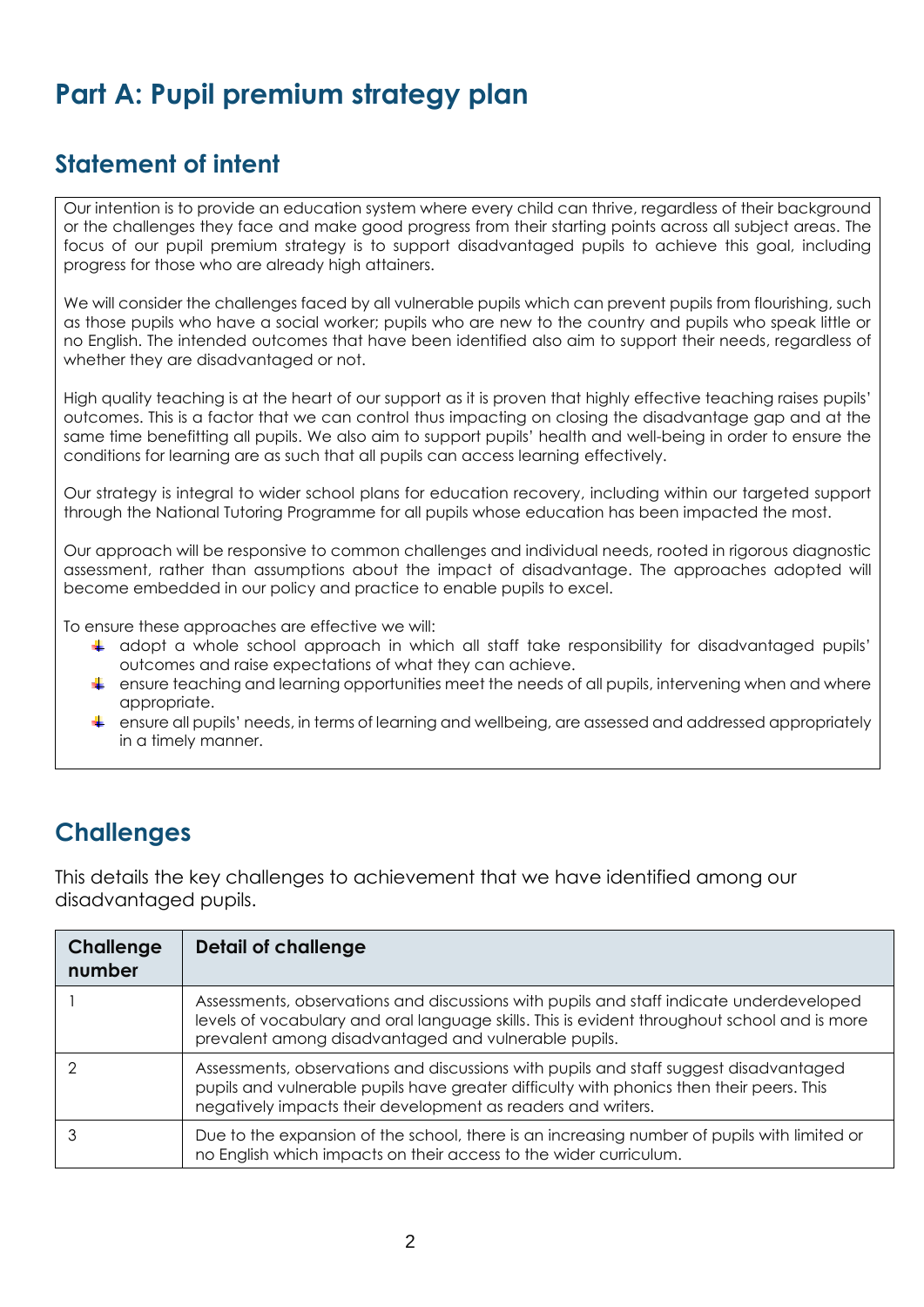| Rigorous diagnostic assessments, observations and discussions indicate knowledge gaps in<br>learning as a result of school closures leading to pupils falling further behind age related<br>expectations. This is more prevalent among disadvantaged and vulnerable pupils.              |
|------------------------------------------------------------------------------------------------------------------------------------------------------------------------------------------------------------------------------------------------------------------------------------------|
| Observations and discussions with pupils indicate underdeveloped levels of vocabulary<br>and oral language skills slows down the progress pupils make socially, thus impacting on<br>their wellbeing. This is particular evident for pupils who are new to English and<br>disadvantaged. |

## **Intended outcomes**

This explains the outcomes we are aiming for **by the end of our current strategy plan**, and how we will measure whether they have been achieved.

| Intended outcome                                                                                                     | <b>Success criteria</b>                                                                                                                                                                                                                                       |
|----------------------------------------------------------------------------------------------------------------------|---------------------------------------------------------------------------------------------------------------------------------------------------------------------------------------------------------------------------------------------------------------|
| Improved levels of vocabulary<br>and oral language skills among<br>disadvantaged and vulnerable<br>pupils.           | Assessments and observations indicate significantly improved<br>vocabulary and oral language. This is evident when triangulated with<br>other sources of evidence: pupil interviews, monitoring of books,<br>learning walks and ongoing formative assessment. |
| Improved % of pupils applying<br>their phonic knowledge to read<br>fluently at an age-appropriate<br>level.          | DFE validated Systematic Synthetic Phonics (SSP) scheme is<br>embedded within school, resulting in the vast majority of pupils<br>reading fluently at an age-appropriate level by the end of 2022/23.                                                         |
| Improved language acquisition<br>for pupils new to English.                                                          | Pupils make significant progress from their starting points in their<br>proficiency of the English language as evidenced within their EAL pre<br>and post assessments.                                                                                        |
| Knowledge gaps in learning are<br>effectively addressed resulting in<br>pupils knowing more and<br>remembering more. | The difference between disadvantaged pupils and non-<br>disadvantaged pupils at the end of each key stage has reduced to<br>below 10%.                                                                                                                        |
| To achieve and sustain improved<br>wellbeing for all pupils, particularly<br>during social times.                    | Sustained high levels of wellbeing demonstrated by: qualitative data<br>from pupil voice and parent voice; observations; increase in<br>participation of targeted pupils in wider curriculum activities.                                                      |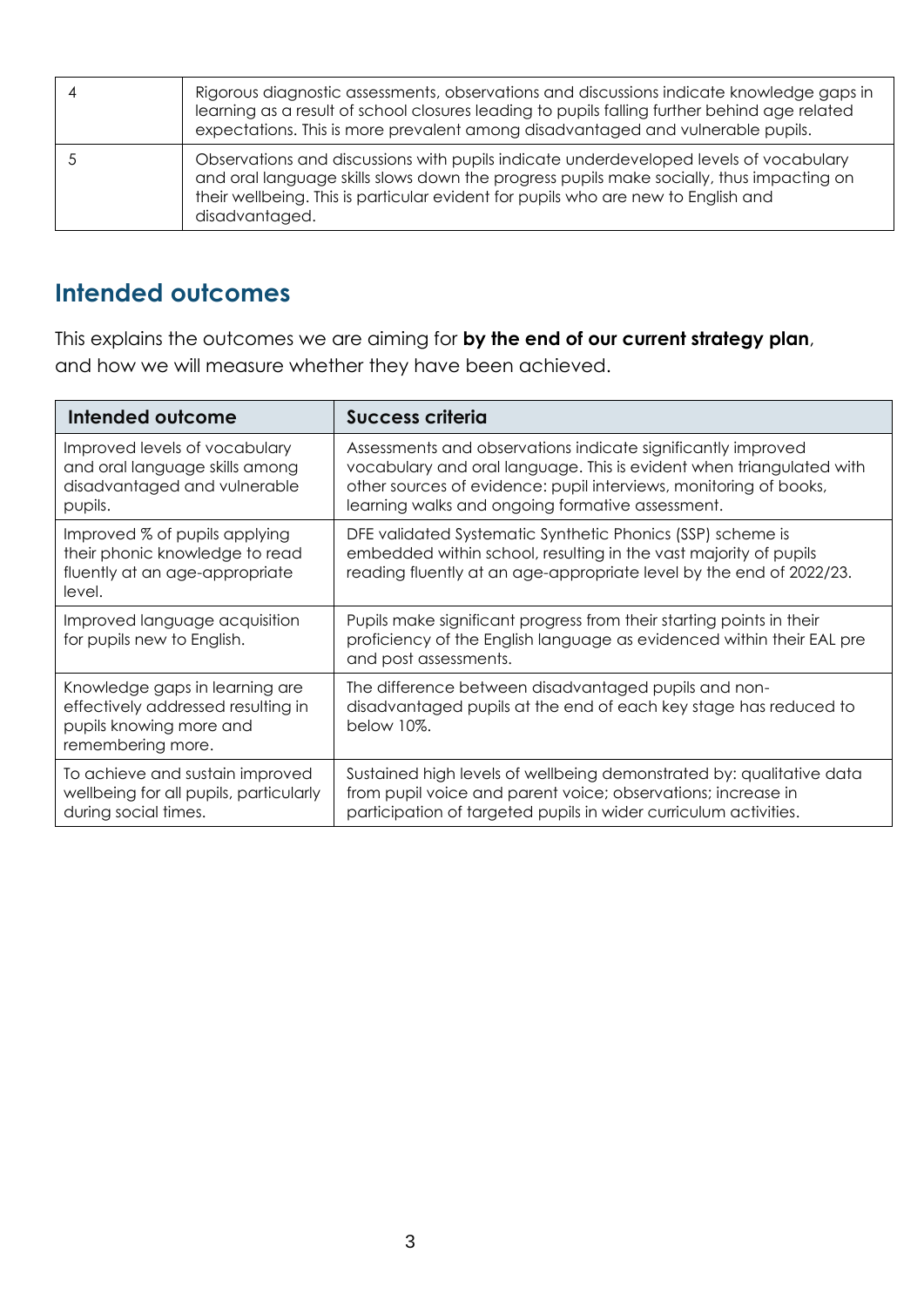## **Activity in this academic year**

This details how we intend to spend our pupil premium (and recovery premium funding) **this academic year** to address the challenges listed above.

#### **Teaching (for example, CPD, recruitment and retention)**

Budgeted cost: £43,600

| <b>Activity</b>                                                                                                                                                                                                                                                                                                                                                                 | Evidence that supports this approach                                                                                                                                                                                                                                                                                                                                                                                                                                                                                                                                                                                                                                                                                                                                                                                                                                                                                                                                                                                           | <b>Challenge</b><br>number(s)<br>addressed |
|---------------------------------------------------------------------------------------------------------------------------------------------------------------------------------------------------------------------------------------------------------------------------------------------------------------------------------------------------------------------------------|--------------------------------------------------------------------------------------------------------------------------------------------------------------------------------------------------------------------------------------------------------------------------------------------------------------------------------------------------------------------------------------------------------------------------------------------------------------------------------------------------------------------------------------------------------------------------------------------------------------------------------------------------------------------------------------------------------------------------------------------------------------------------------------------------------------------------------------------------------------------------------------------------------------------------------------------------------------------------------------------------------------------------------|--------------------------------------------|
| Whole school approach developed to<br>improve language, vocabulary and oral<br>communication skills across the school<br>curriculum.<br>Whole school training and resources<br>purchased through Elklan leading to<br>becoming a communication friendly<br>school.<br>Training for staff linked to the teaching of<br>vocabulary including the use of a range<br>of strategies. | There is a strong evidence base that suggests<br>oral language intervention, including dialogic<br>activities such as high quality classroom<br>discussions, are inexpensive to implement with<br>high impacts on reading: Oral language<br>interventions   Toolkit Strand   Education<br><b>Endowment Foundation   EEF</b><br>'The Bercow review of services for children and<br>young people' stated that early identification<br>and intervention are essential. One of the<br>recommendations from this report was 'skilling<br>the wider workforce to identify need'. Elklan<br>'Speech<br>and<br>language<br>support'<br>trains<br>practitioners to identify the needs of the pupil<br>and gives them practical strategies to enable<br>them to support pupils more effectively. To<br>achieve accreditation, learners complete a<br>portfolio of evidence which demonstrates use<br>of activities and strategies explored during the<br>course. This encourages practical application<br>leading to change in practice. | 1,3,5                                      |
| Implement Read Write Inc. Phonics, a<br>DfE validated Systematic Synthetic<br>Phonics programme to secure stronger<br>phonics teaching for all pupils.<br>Training for staff linked to the teaching<br>of reading comprehension including<br>the use of a range of strategies i.e.<br>mystery object etc.                                                                       | Phonics approaches have a strong evidence<br>base that indicates a positive impact on the<br>accuracy of word reading (though not<br>necessarily comprehension), particularly for<br>disadvantaged pupils: Phonics   Toolkit Strand<br>  Education Endowment Foundation   EEF<br>Reading comprehension strategies focus on<br>the learners' understanding of written text.<br>Pupils learn a range of techniques which<br>enable them to comprehend the meaning of<br>what they read. Reading comprehension<br>strategies are high impact on average.<br>Alongside phonics it is a crucial component of<br>early reading instruction:                                                                                                                                                                                                                                                                                                                                                                                          | $\overline{2}$                             |
|                                                                                                                                                                                                                                                                                                                                                                                 | Reading comprehension strategies<br>EEF<br>(educationendowmentfoundation.org.uk)                                                                                                                                                                                                                                                                                                                                                                                                                                                                                                                                                                                                                                                                                                                                                                                                                                                                                                                                               |                                            |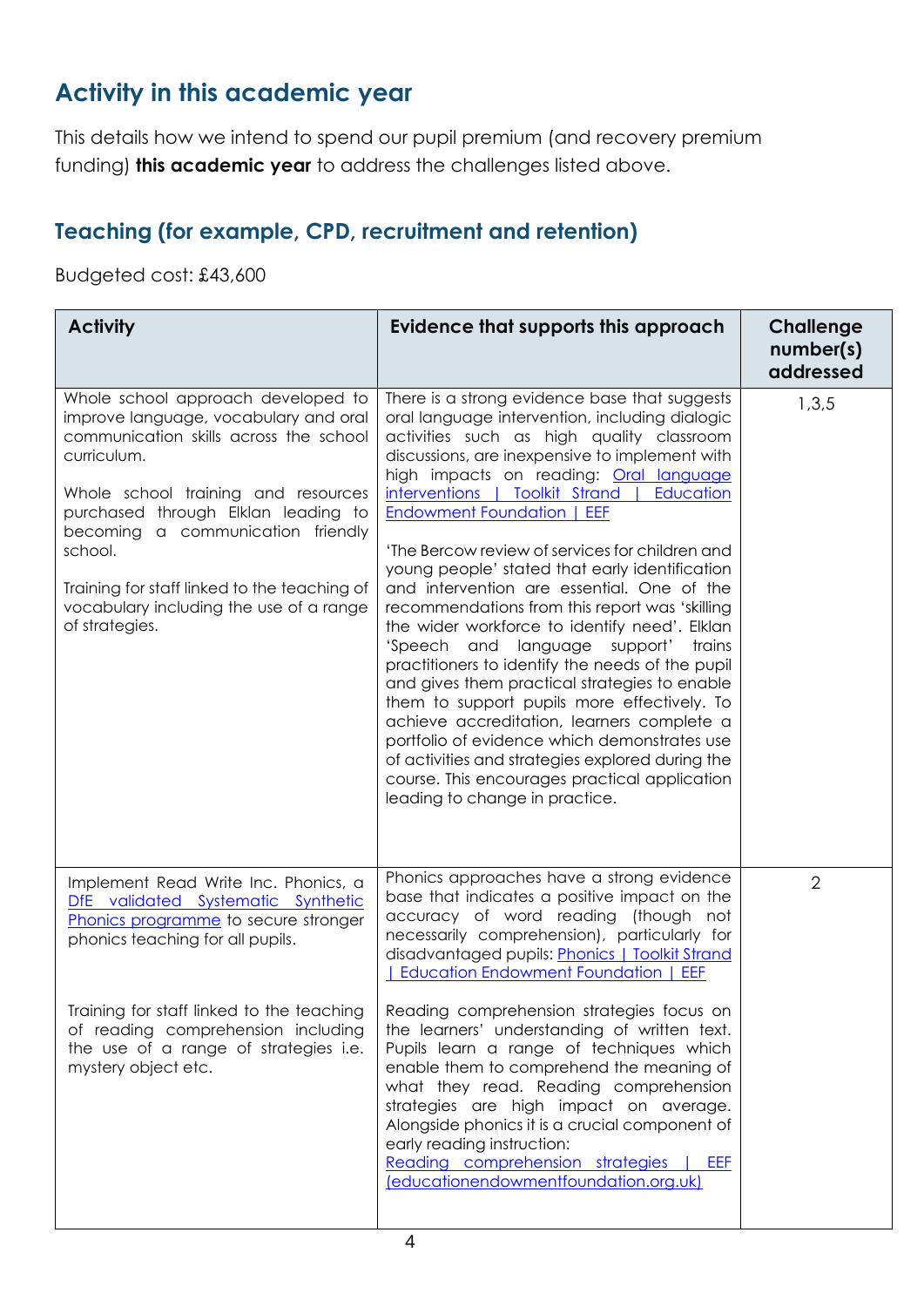| Purchase of standardised diagnostic<br>assessments and gap analysis (MARK<br>assessment tool)<br>Training for staff to ensure assessments<br>interpreted<br>administered<br>and<br>are<br>correctly.                                                                                                                                                                                                                                                                                                                                                           | Standardised tests can provide reliable insights<br>into the specific strengths and weaknesses of<br>each pupil to help ensure that receive the<br>additional<br>correct<br>support<br>through<br>interventions<br>teacher<br>instruction:<br><b>or</b><br><b>Standardised tests   Assessing and Monitoring</b><br>Education<br>Pupil Progress  <br>Endowment<br>Foundation   EEF | 4     |
|----------------------------------------------------------------------------------------------------------------------------------------------------------------------------------------------------------------------------------------------------------------------------------------------------------------------------------------------------------------------------------------------------------------------------------------------------------------------------------------------------------------------------------------------------------------|-----------------------------------------------------------------------------------------------------------------------------------------------------------------------------------------------------------------------------------------------------------------------------------------------------------------------------------------------------------------------------------|-------|
| Embedding whole school approach to<br>co-operative learning structures in order<br>to develop a consistent approach to<br>classroom dialogue.<br>Training for Kagan subject leaders.<br>Training to be disseminated to staff.                                                                                                                                                                                                                                                                                                                                  | There is evidence to suggest that collaborative<br>learning approaches have a positive impact,<br>on average, and may be a cost-effective<br>approach for raising attainment:<br>Collaborative learning approaches  <br>EEF<br>(educationendowmentfoundation.org.uk)                                                                                                              | 1,3,5 |
| Improve the quality of social and<br>(SEL)<br>emotional<br>learning.<br>SEL<br>approaches will be embedded<br>into<br>routine educational<br>practices<br>and<br>supported by professional development<br>and training for staff.<br>Purchase PASS (Pupils' attitudes to self<br>and school) survey for KS2 in order to<br>provide timely pastoral support for pupils<br>in need.                                                                                                                                                                              | There is extensive evidence associating<br>childhood social and emotional skills with<br>improved outcomes at school and in later life<br>(e.g., improved academic performance,<br>attitudes, behaviour and relationships with<br>peer): EEF Social and Emotional Learning.pdf<br>(educationendowmentfoundation.org.uk)                                                           | 4,5   |
| Implement<br>revised<br>learning<br>review<br>meetings with each pupil.<br>We will fund teacher release time in order<br>to meet individually with pupils regularly<br>to review their learning. This is for pupils to<br>receive clear and actionable feedback<br>to employ metacognitive strategies as<br>they learn, as this information informs<br>their understanding of their specific<br>strengths and areas for improvement,<br>indicating<br>which<br>thereby<br>learning<br>strategies have been effective for them<br>in previously completed work. | Providing feedback is a well-evidenced and<br>has a high impact on learning outcomes.<br>There is evidence to suggest that feedback<br>involving metacognitive and self-regulatory<br>approaches may have a greater impact on<br>disadvantaged pupils and lower prior attainers<br>than other pupils:<br><b>Feedback   EEF</b><br>(educationendowmentfoundation.org.uk)           | 4     |

## **Targeted academic support (for example, tutoring, one-to-one support structured interventions)**

Budgeted cost: £144,500

| <b>Activity</b>                                                                                                       | Evidence that supports this approach                                                                                                                                                     | Challenge<br>number(s)<br>addressed |
|-----------------------------------------------------------------------------------------------------------------------|------------------------------------------------------------------------------------------------------------------------------------------------------------------------------------------|-------------------------------------|
| Purchase of Flash Academy, a<br>programme to improve<br>English<br>language acquisition for pupils new<br>to English. | Proficiency in English is the major factor<br>influencing the educational achievement and<br>the degree of support a pupil using EAL will<br>require. Pupils (starting in Reception) who | 1,3,4,5                             |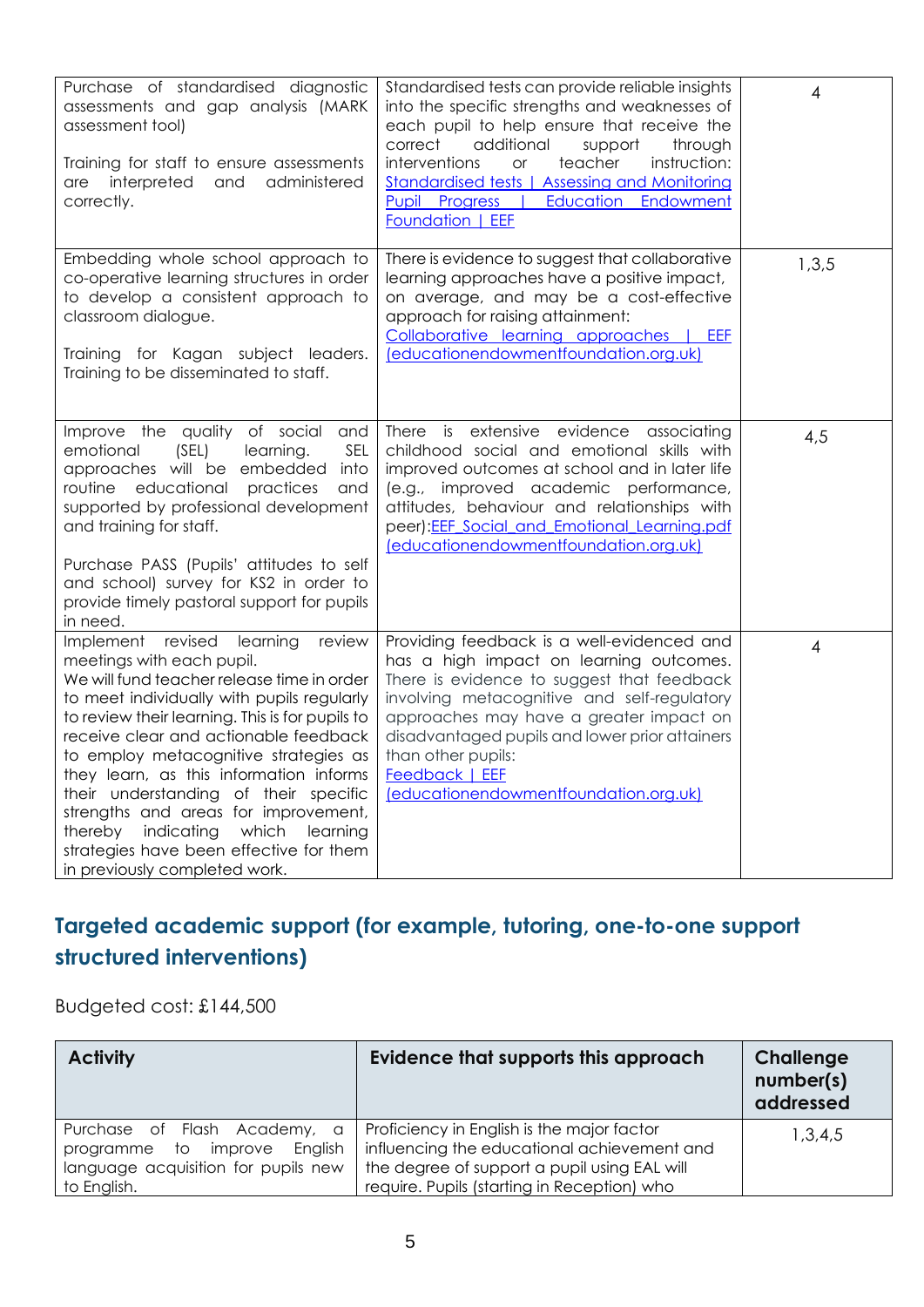|                                                                                                                                                                                                                                                                                                                                                                                                                                                                                                                                                                                                                                                                                                                         | progressed more quickly to Early Acquisition and<br>Developing Competence on average had<br>higher Key Stage 2 English attainment. In fact,<br>pupils who made each transition tended to<br>have higher KS2 English attainment than those<br>who did not make the same transition. Even six<br>years after starting Reception as New to English<br>(entry level Proficiency in English), two-thirds of<br>pupils still have not transitioned to Competent or<br>Fluent which means that they have not gained<br>the academic linguistic proficiency to fully<br>access the curriculum and achieve their<br>potential. (Bell Foundation) |                |
|-------------------------------------------------------------------------------------------------------------------------------------------------------------------------------------------------------------------------------------------------------------------------------------------------------------------------------------------------------------------------------------------------------------------------------------------------------------------------------------------------------------------------------------------------------------------------------------------------------------------------------------------------------------------------------------------------------------------------|-----------------------------------------------------------------------------------------------------------------------------------------------------------------------------------------------------------------------------------------------------------------------------------------------------------------------------------------------------------------------------------------------------------------------------------------------------------------------------------------------------------------------------------------------------------------------------------------------------------------------------------------|----------------|
| Purchase of Bedrock, a programme<br>to improve levels of vocabulary.                                                                                                                                                                                                                                                                                                                                                                                                                                                                                                                                                                                                                                                    | There is clear and consistent evidence about the<br>importance of vocabulary development. In<br>addition, a range of studies highlight the extent to<br>which there can be a vocabulary gap between<br>children from disadvantaged families and their<br>peers. (Huttenlocher, 2010 and Gilkerson, 2018).                                                                                                                                                                                                                                                                                                                               | 1,5            |
| To provided targeted speech and<br>language therapy programmes for<br>identified pupils throughout school<br>both within small groups and on a one<br>to one. These are to include:<br>Employing a speech and language<br>therapist to support identified pupils in<br>year 1. Along with additional sessions<br>with school-based TA.<br>Delivering Nuffield Early Language<br>Intervention<br>programme<br>(NELI)<br>in<br>reception.<br>Delivering NHS devised programmes<br>on a one to one.<br>Targeted social skills interventions.<br>WELLCOMM assessments and follow<br>up interventions.<br>Purchasing small group language and<br>communication<br>interventions<br>delivered by Ladywood Outreach<br>Service | Oral language interventions can have a positive<br>impact on pupils' language skills. Approaches<br>that focus on speaking, listening and a<br>combination of the two show positive impacts on<br>attainment: Oral language interventions  <br>EEF<br>(educationendowmentfoundation.org.uk)<br>NELI is currently the most well evidenced early<br>language programme in the country. It has been<br>robustly tested through several trails including<br>the<br>funded<br>by<br>EEF.<br>two<br>The EEF guide to supporting school planning -<br>A tiered approach to 2020-21.pdf<br>(educationendowmentfoundation.org.uk)                | 1,3,5          |
| Additional phonics sessions targeted<br>at disadvantaged and vulnerable<br>pupils throughout school who require<br>further phonics support.                                                                                                                                                                                                                                                                                                                                                                                                                                                                                                                                                                             | Phonics approaches have a strong evidence<br>base that indicates a positive impact on the<br>accuracy of word reading<br>(though<br>not<br>necessarily comprehension), particularly for<br>disadvantaged pupils:<br>Phonics   Toolkit Strand   Education Endowment<br><b>Foundation   EEF</b>                                                                                                                                                                                                                                                                                                                                           | $\overline{2}$ |
| Engaging with the National Tutoring<br>Programme to provide one to one<br>tuition for pupils whose education has<br>most impacted<br>been<br>by the                                                                                                                                                                                                                                                                                                                                                                                                                                                                                                                                                                     | Tuition<br>targeted<br>specific<br>at<br>needs<br>and<br>knowledge gaps can be effective method to<br>support low attaining pupils or those falling                                                                                                                                                                                                                                                                                                                                                                                                                                                                                     | 4              |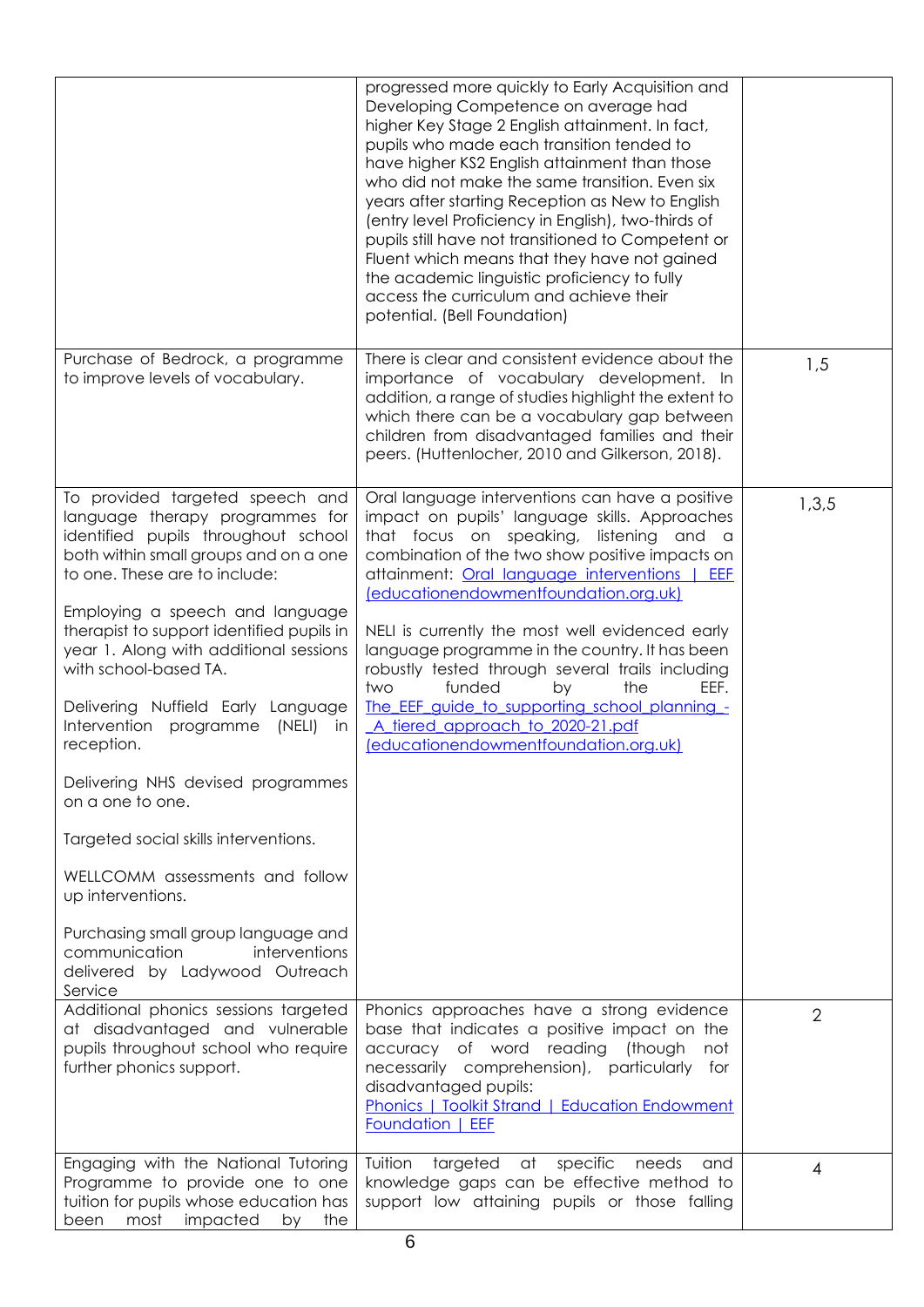| pandemic. A significant proportion of                                                                                                                                                                    | behind, both one to one: One to one tuition   EEF                                                                                                                                                                                                                                                                                                                                                                                                    |   |
|----------------------------------------------------------------------------------------------------------------------------------------------------------------------------------------------------------|------------------------------------------------------------------------------------------------------------------------------------------------------------------------------------------------------------------------------------------------------------------------------------------------------------------------------------------------------------------------------------------------------------------------------------------------------|---|
| the pupils who received tutoring will                                                                                                                                                                    | (educationendowmentfoundation.org.uk)                                                                                                                                                                                                                                                                                                                                                                                                                |   |
| be disadvantaged or vulnerable,                                                                                                                                                                          | And in small groups:                                                                                                                                                                                                                                                                                                                                                                                                                                 |   |
| including<br>those who<br>are<br>high                                                                                                                                                                    | <b>Small group tuition   Toolkit Strand   Education</b>                                                                                                                                                                                                                                                                                                                                                                                              |   |
| attainers.                                                                                                                                                                                               | <b>Endowment Foundation   EEF</b>                                                                                                                                                                                                                                                                                                                                                                                                                    |   |
|                                                                                                                                                                                                          |                                                                                                                                                                                                                                                                                                                                                                                                                                                      |   |
| Purchase iThrive mentoring to support<br>pupils who have difficulty accessing<br>learning through emotional issues,<br>using the Thrive approach to support<br>the management of their own<br>behaviour. | Social and emotional interventions which target<br>social and emotional learning seek to improve<br>interaction with<br>others<br>pupil's<br>and<br>self-<br>management of emotions, rather than focusing<br>directly on the academic or cognitive elements<br>of learning: Social and emotional learning   EEF<br>(educationendowmentfoundation.org.uk)                                                                                             | 5 |
| Targeted interventions following<br>diagnostic assessments and gap<br>analysis.                                                                                                                          | Standardised tests can provide reliable insights<br>into the specific strengths and weaknesses of<br>each pupil to help ensure that receive the correct<br>additional support through interventions or<br>teacher instruction: Standardised tests   Assessing<br>and Monitoring Pupil Progress  <br>Education<br><b>Endowment Foundation   EEF</b>                                                                                                   | 4 |
|                                                                                                                                                                                                          | The evidence indicates that small group and one<br>to one intervention can be a powerful tool for<br>supporting pupils. High- quality teaching should<br>reduce the need for extra support, but it is likely<br>that some pupils will require high quality,<br>structured, targeted interventions to make<br>progress.<br>The_EEF_guide_to_supporting_school_planning_-<br>A tiered approach to 2020-21.pdf<br>(educationendowmentfoundation.org.uk) |   |

### **Wider strategies (for example, related to attendance, behaviour, wellbeing)**

Budgeted cost: £33,910

| <b>Activity</b>                                    | Evidence that supports this approach                                                                                                                                                                                                                                                                                    | Challenge<br>number(s)<br>addressed |
|----------------------------------------------------|-------------------------------------------------------------------------------------------------------------------------------------------------------------------------------------------------------------------------------------------------------------------------------------------------------------------------|-------------------------------------|
| Development of social skills at<br>playtimes       | There is extensive evidence associating<br>childhood social and emotional skills with<br>improved outcomes at school and in later life<br>(e.g., improved academic performance,<br>attitudes, behaviour and relationships with<br>peer): EEF Social and Emotional Learning.pdf<br>(educationendowmentfoundation.org.uk) | 5                                   |
| Enhancing wider opportunities<br>throughout school | EEF toolkit suggests that enrichening education<br>has intrinsic benefits. They think all pupils<br>including those from disadvantaged<br>backgrounds deserve a well-rounded culturally<br>rich education.<br>The DFE states: Giving young people the<br>opportunity to try new things and develop new                  | 5                                   |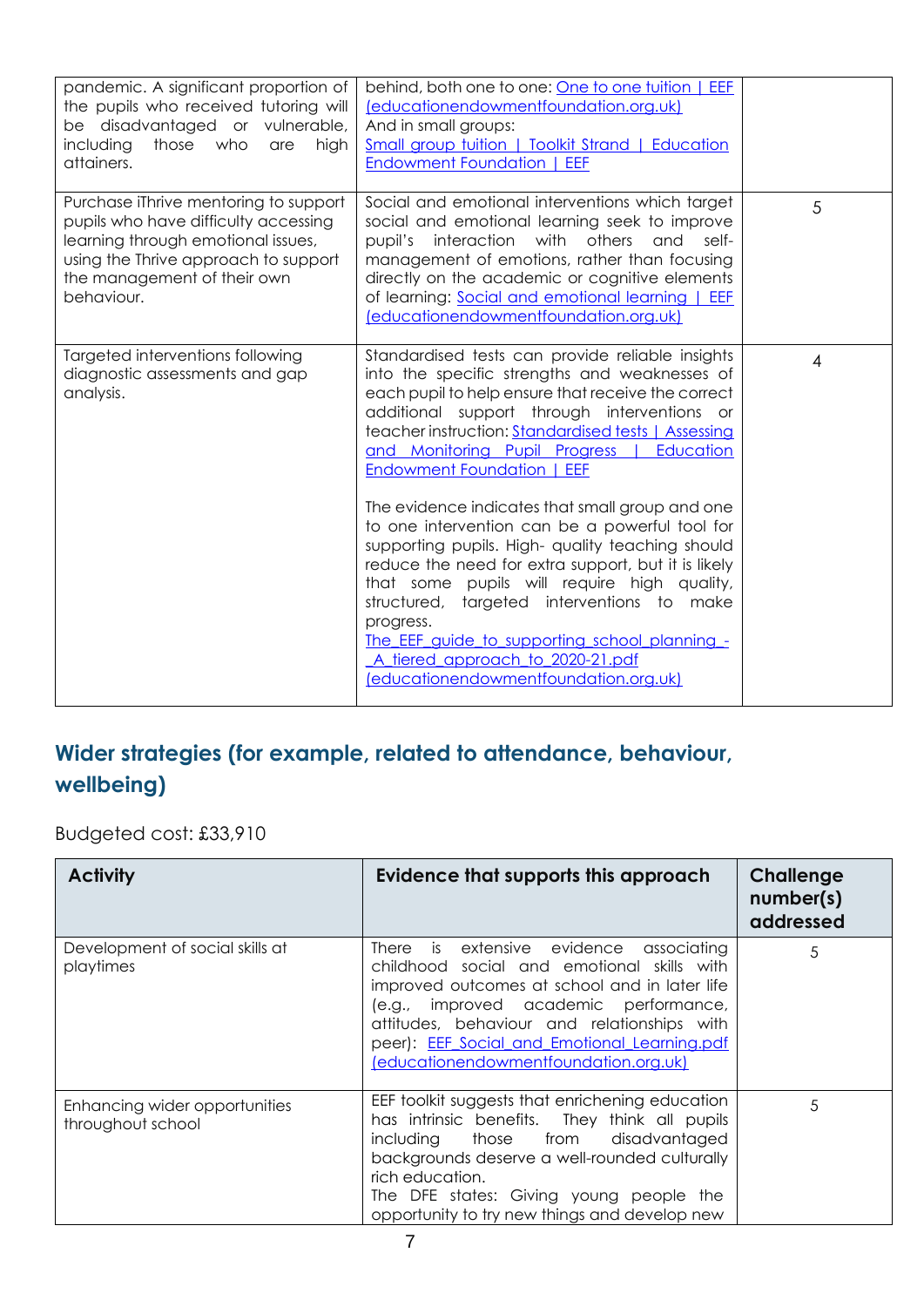|                                                                                                                                                                                                                                                                                                               | skills can be hugely beneficial. It can help<br>children to grow in confidence, expand their<br>understanding of the world around them, or<br>introduce a hobby or passion that could last for<br>years to come.                                                                                                                                                                                               |                |
|---------------------------------------------------------------------------------------------------------------------------------------------------------------------------------------------------------------------------------------------------------------------------------------------------------------|----------------------------------------------------------------------------------------------------------------------------------------------------------------------------------------------------------------------------------------------------------------------------------------------------------------------------------------------------------------------------------------------------------------|----------------|
| Host parental workshops to pupils<br>learning at home i.e. phonics, reading                                                                                                                                                                                                                                   | designing and delivering<br>effective<br>By<br>approaches to support parental engagement,<br>schools and teachers may be able to mitigate<br>of these causes of educational<br>some<br>disadvantage, supporting parents to assist their<br>children's learning or their self-regulation, as well<br>as specific skills, such as reading.<br>Parental engagement   EEF<br>(educationendowmentfoundation.org.uk) | $\mathfrak{D}$ |
| Attendance officer / pastoral support<br>worker to analyse attendance of<br>different vulnerable groups.<br>Embedding principles of good<br>practice set out in DFE's Improving<br>School Attendance. Attendance<br>officer to follow school policy,<br>contacting parents with first day<br>phone calls etc. | The DFE guidance has been informed by<br>engagement with schools that<br>have<br>significantly reduced levels of absence and<br>persistent absence.                                                                                                                                                                                                                                                            | 4              |

## **Total budgeted cost: £222,010**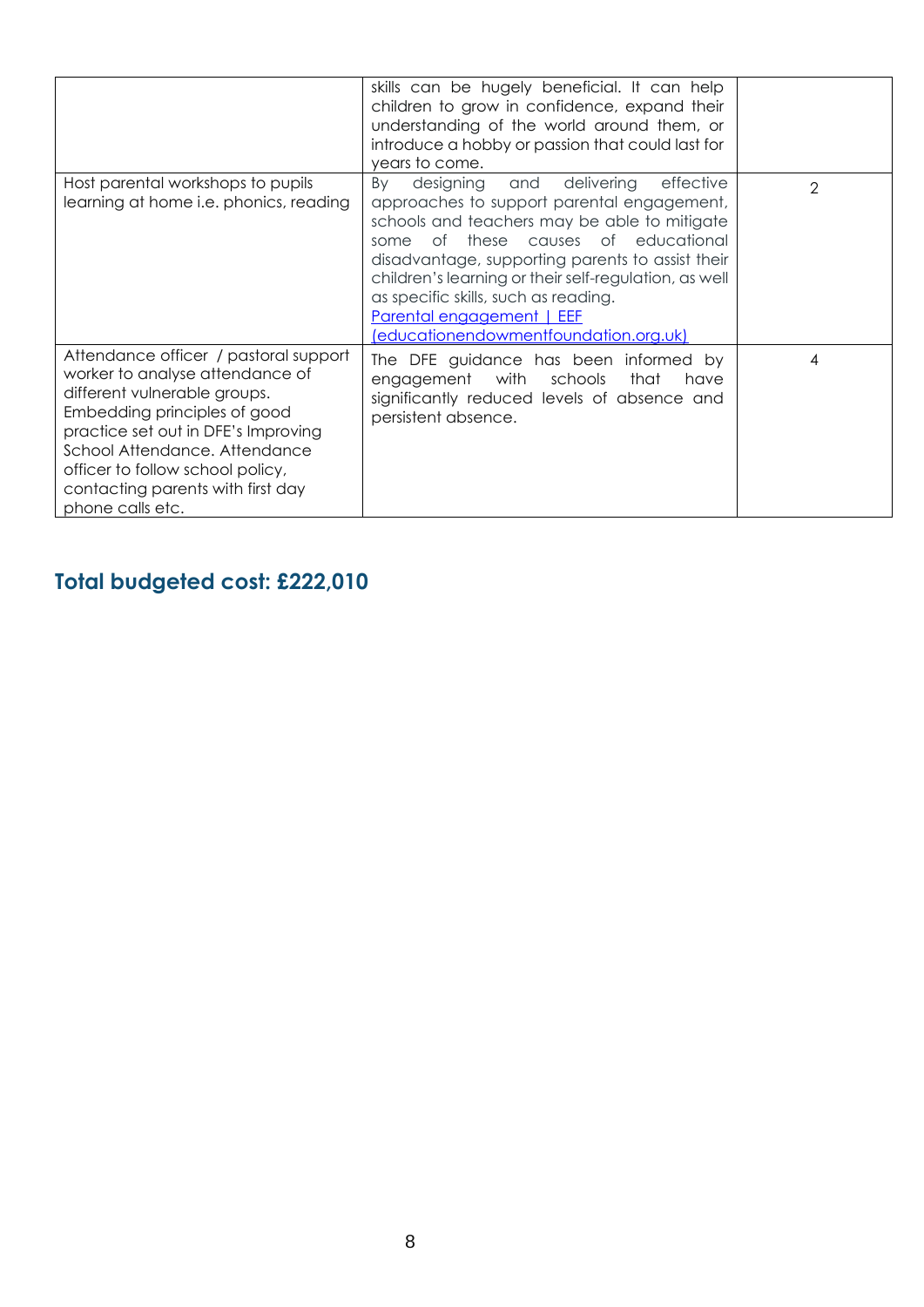# **Part B: Review of outcomes in the previous academic year**

## **Pupil premium strategy outcomes**

This details the impact that our pupil premium activity had on pupils in the 2020 to 2021 academic year.

*Due to COVID-19, performance measures have not been published for 2020 to 2021, and 2021 to 2022 results will not be used to hold schools to account.* 

*Our internal assessments during 2020-2021 suggested that the performance of disadvantaged pupils was lower than in previous years.* 

*Our assessment of the reasons for these outcomes points primarily to COVID-19 impact, which disrupted all our subject areas to varying degrees. As evidenced in schools across the country, school closure was most detrimental to our disadvantaged pupils, and they were not able to benefit from our pupil premium funded improvements to teaching and targeted interventions to the degree we had intended. The impact was mitigated by our resolution to maintain a high quality broad and balanced curriculum, including during periods of partial closure and a strong focus on mental health and well- being. Remote education aligned to the school's curriculum intent. Learning was well matched to the long –term planning and provided pupils with a balanced array of subjects that could be completed both off and online, resulting in pupils applying their knowledge, skills and understanding on their return to school. Building on from this, robust gap analysis was used effectively to identify learning targets that individual pupils need to address. Teachers focused upon addressing these needs at the point of teaching and through targeted interventions.* 

*On pupils return, school implemented a recovery curriculum which focused upon the following five key losses: routine, structure, friendship, opportunity and freedom. This resulted in a seamless return for most pupils to school life. Our assessments, pupil voice and*  observations indicated that pupil behaviour, well-being and mental health were well *supported. Leaders and staff have created a positive and respectful culture at SSSJ. This resulted in high expectations for behaviour and conduct, which is reflected in the pupils' positive attitudes towards learning and one another within the classroom. The transition from two to three form entry has been seamless. Effective liaison with between school and new to school parents has resulted in a shared approach towards developing the school's calm and orderly environment. Pupil premium funding will continue to be used to provide wellbeing support for all pupils, and targeted interventions where required.*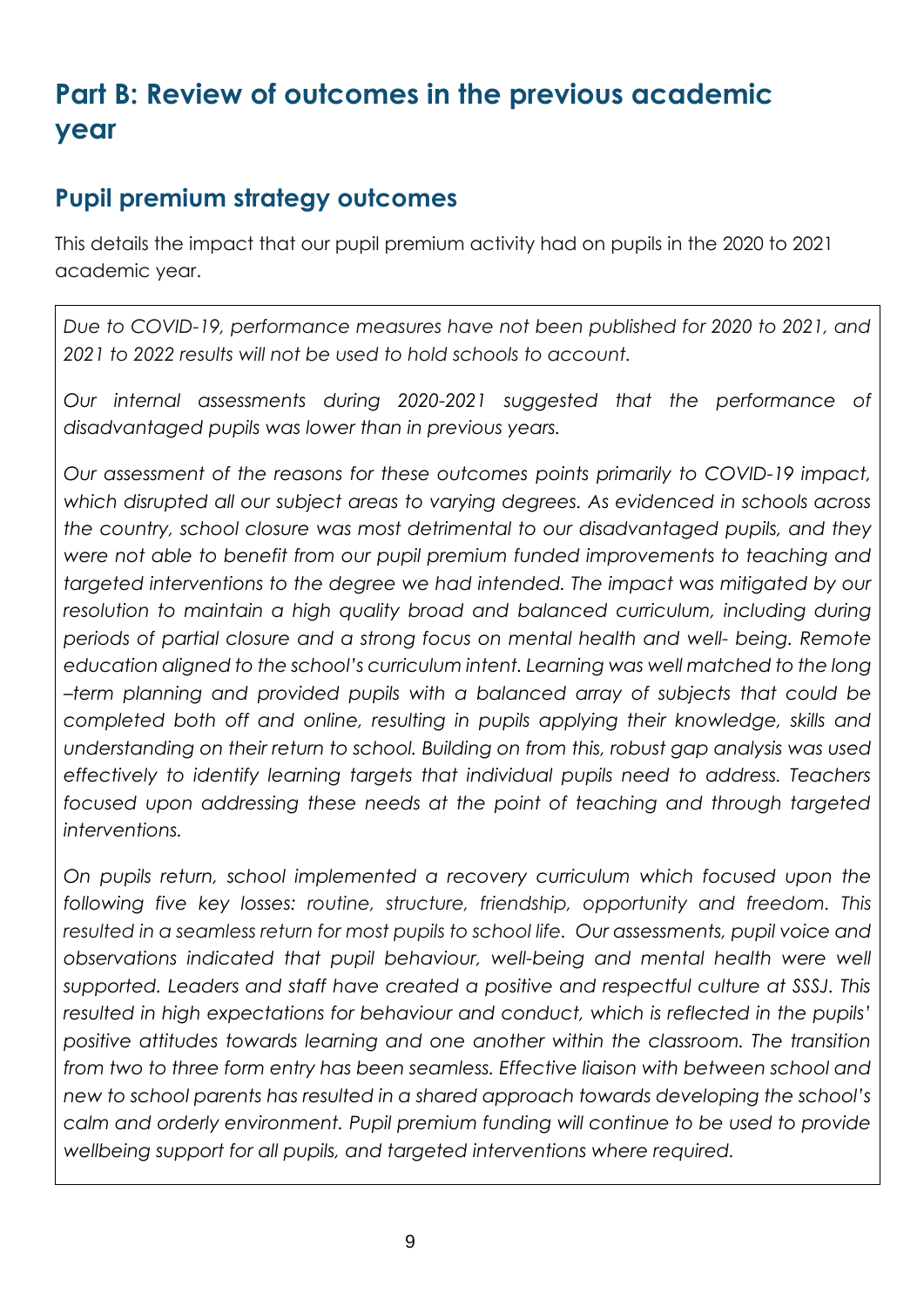*Due to expansion, over the year 2020-2021, 220 additional pupils joined the school*  including new to school nursery pupils with a high percentage of pupils with limited or no *English. Pupils showed rapid progress in the acquisition of the English language, resulting in pupils being able to follow a range of classroom led instructions. This is evidenced within the pupils' proficiency of the English language assessments.*

*Attendance in 2020- 2021 was 94.8% for disadvantaged pupils which is in line with the whole school 94.6%. Attendance recording, and reporting is managed extremely well by the pupil welfare manager. Clear systems and procedures are followed consistently resulting in all stakeholders being aware of attendance expectations.*